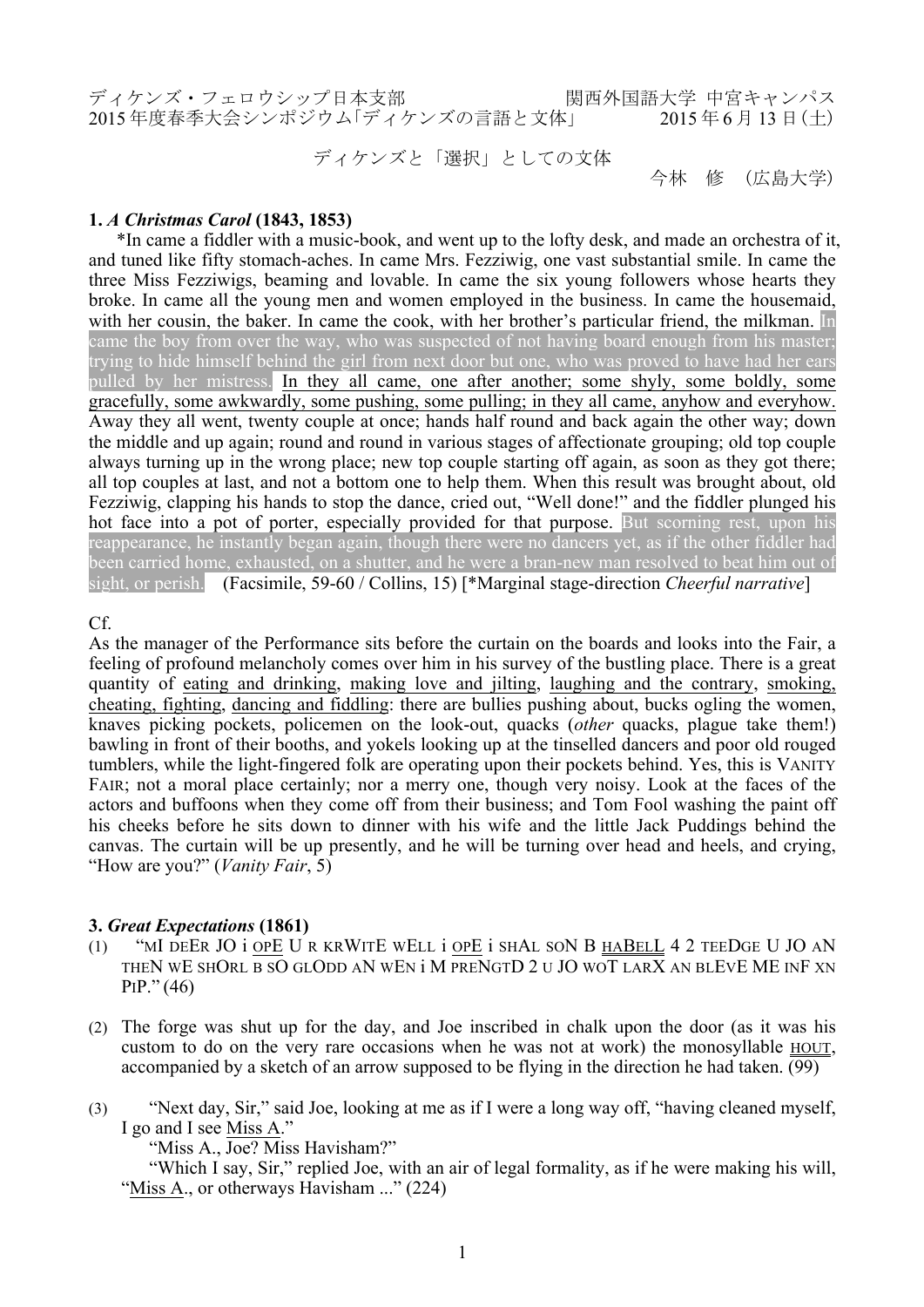- (4) "It's bad about here … You've been lying out on the meshes, and they're dreadful aguish. Rheumatic, too." (Pip, 19)
- (5) "… Hulks are prison-ships, right 'cross th' meshes." We always used that name for marshes, in our country. (Mrs. Gargery, 15)
- (6) "I'm wrong in these clothes. I'm wrong out of the forge, the kitchen, or off th' meshes." (Joe, 225)
- (7) "He calls the knaves, Jacks, this boy!" said Estella with disdain, before our game was out. "And what coarse hands he has. And what thick boots!" (61)
- (8) I took the opportunity of being alone in the court-yard, to look at  $\frac{my}{my}$  coarse hands and  $\frac{my}{my}$ common boots. My opinion of those accessories was not favourable. They had never troubled me before, but they troubled me now, as vulgar appendages. I determined to ask Joe why he had ever taught me to call those picture-cards, Jacks, which ought to be called knaves. I wished Joe had been rather more genteelly brought up, and then I should have been so too. (63)
- (9) I set off on the four-mile walk to our forge; pondering, as I went along, on all I had seen, and deeply revolving that I was a common labouring-boy; that my hands were coarse; that my boots were thick; that I had fallen into a despicable habit of calling knaves Jacks; that I was much more ignorant than I had considered myself last night, and generally that I was in a low-lived bad way. (66)
- (10) "… I wish you hadn't taught me to call Knaves at cards, Jacks; and I wish my boots weren't so thick nor my hands so coarse." (71)

### **Texts**

Collins, Philip (1975) *Charles Dickens: The Public Readings*. Oxford: The Clarendon Press.

- Dickens, Charles (1843) *A Christmas Carol*. Facsimile Edition from the Original First Edition. Tokyo: Yushodo, 1977.
- Dickens, Charles (1837-1839) *Oliver Twist*. Facsimile Edition from the Ten Monthly Parts, 1846. Tokyo: Yushodo, 1977.
- Dickens, Charles (1860-1861) *Great Expectations*. The Clarendon Dickens. Ed. Margaret Cardwell. Oxford: The Clarendon Press, 1993.
- Thackeray, William Makepeace (1849-50) *Vanity Fair*. Ed. Geoffrey and Kathleen Tillotson. London: Methuen, 1963.
- Shakespeare, William (1595) *Romeo and Juliet*. *The Riverside Shakespeare*. Ed. G. Blakemore Evans, and J. J. M. Tobin. Boston: Houghton Mifflin, 1997.

#### **References**

- Gerson, Stanley (1967) *Sound and Symbol in the Dialogue of the Works of Charles Dickens*. Stockholm: Almqvist & Wiksell.
- Leech, Geoffrey and Mick Short (1981, 2007) *Style in Fiction: A Linguistic Introduction to English Fictional Prose*. London: Longman / Harlow: Pearson Education. McCrum, Robert, William Cran, and Robert MacNeil (1986) *The Story of English*. London: Faber
- and Faber.
- Mugglestone, Lynda (1995, 2002) *'Talking proper': The Rise of Accent as Social Symbol*. Oxford: The Clarendon Press / Oxford: Oxford University Press.
- Partridge, Eric (1937, 1979) *A Dictionary of Slang and Unconventional English*, 2 vols. London: Routledge & Kegan Paul.
- Ross, A. S. C. (1956) "U and Non-U," in *Noblesse Oblige: An Enquiry into the Identifiable Characteristics of the English Aristocracy*, edited by Nancy Mitford, Hamish Hamilton, London, 11-36.
- Simpson, John A. and Edmund S. C. Weiner, prepared (1989) *The Oxford English Dictionary*, Second Edition on CD-ROM Version 3.1. Oxford: The Clarendon Press, 2002.
- 豊田昌倫 (2012)「Phonostylistics への試み―Auden と Owen の詩を中心に―」,『文体論研究』,<br>第 58 号, 105-112.
- 植木研介 (2004)『チャールズ・ディケンズ研究―ジャーナリストとして、小説家として―』東京: 南雲堂フェニックス.
- Whitney, W. D. *et al*. (1889-91) *The Century Dictionary*, 7 vols. New York: Century Co. Reprinted by Meicho-Fukyukai, Tokyo, 1980.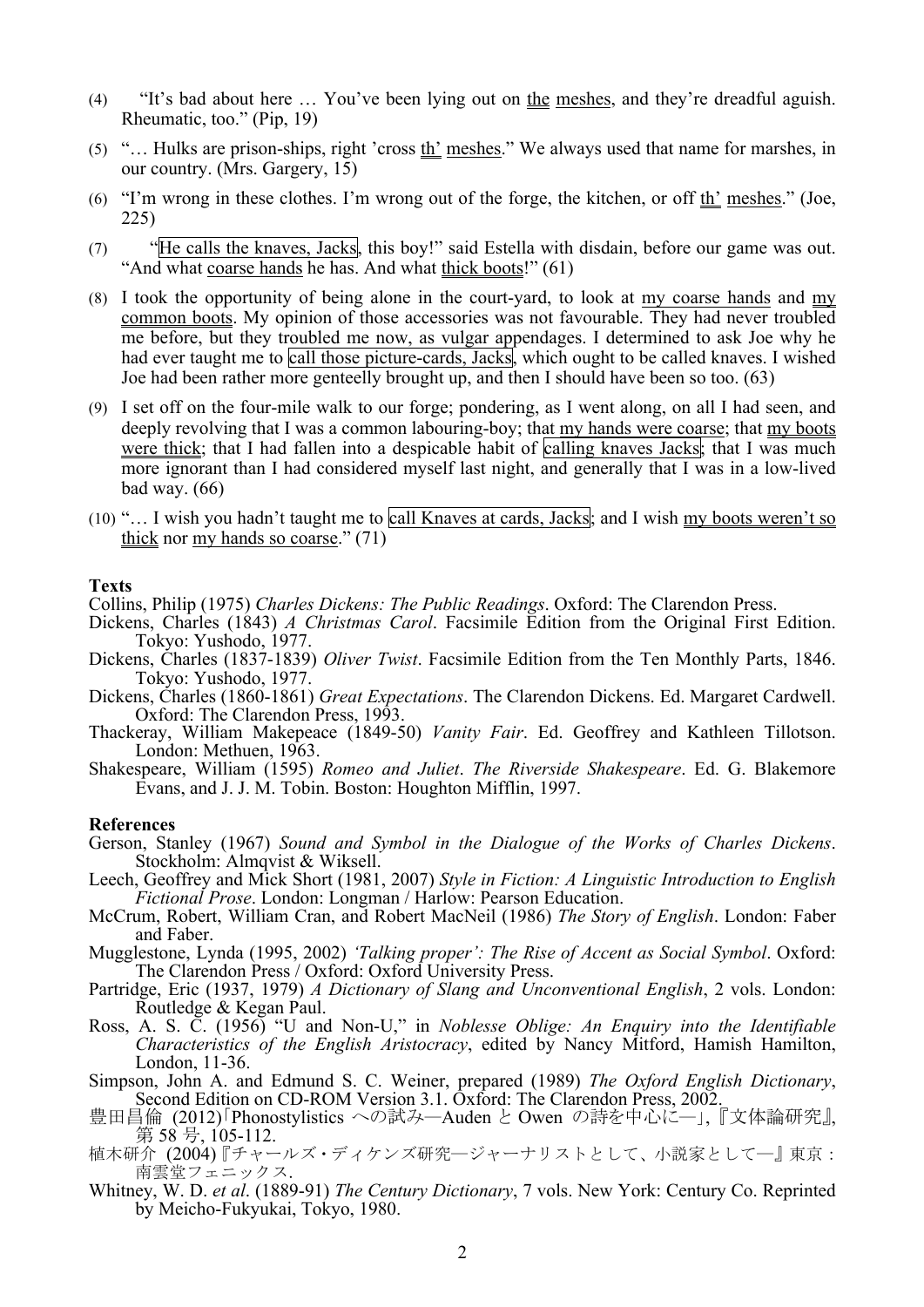## **2.** *Oliver Twist*

### A. The Ten Monthly Instalment Version (1846)

The church clocks chimed three quarters past eleven, as two figures emerged on London Bridge. One, which advanced with a swift and rapid step, was that of a woman who looked eagerly about her as though in quest of some expected object; the other figure was that of a man, who slunk along in the deepest shadow he could find, and, at some distance, accommodated his pace to hers: stopping when she stopped: and as she moved again, creeping stealthily on: but never allowing himself, in the ardour of his pursuit, to gain upon her footsteps. Thus, they crossed the bridge, from the Middlesex to the Surrey shore, when the woman, apparently disappointed in her anxious scrutiny of the foot-passengers, turned back. The movement was sudden; but he who watched her, was not thrown off his guard by it; for, shrinking into one of the recesses which surmount the piers of the bridge, and leaning over the parapet the better to conceal his figure, he suffered her to pass on the opposite pavement. When she was about the same distance in advance as she had been before, he slipped quietly down, and followed her again. At nearly the centre of the bridge, she stopped. The man stopped too.

It was a very dark night. The day had been unfavourable, and at that hour and place there were few people stirring. Such as there were, hurried quickly past: very possibly without seeing, but certainly without noticing, either the woman, or the man who kept her in view. Their appearance was not calculated to attract the importunate regards of such of London's destitute population, as chanced to take their way over the bridge that night in search of some cold arch or doorless hovel wherein to lay their heads; they stood there in silence: neither speaking nor spoken to, by any one who passed.

A mist hung over the river, deepening the red glare of the fires that burnt upon the small craft moored off the different wharfs, and rendering darker and more indistinct the murky buildings on the banks. The old smoke-stained storehouses on either side, rose heavy and dull from the dense mass of roofs and gables, and frowned sternly upon water too black to reflect even their lumbering shapes. The tower of old Saint Saviour's Church, and the spire of Saint Magnus, so long the giant-warders of the ancient bridge, were visible in the gloom; but the forest of shipping below bridge, and the thickly scattered spires of churches above, were nearly all hidden from sight.

The girl had taken a few restless turns to and fro—closely watched meanwhile by her hidden observer—when the heavy bell of St. Paul's tolled for the death of another day. Midnight had come upon the crowded city. The palace, the night-cellar, the jail, the madhouse: the chambers of birth and death, of health and sickness, the rigid face of the corpse and the calm sleep of the child: midnight was upon them all.

The hour had not struck two minutes, when a young lady, accompanied by a grey-haired gentleman, alighted from a hackney-carriage within a short distance of the bridge, and, having dismissed the vehicle, walked straight towards it. They had scarcely set foot upon its pavement, when the girl started, and immediately made towards them.

They walked onward, looking about them with the air of persons who entertained some very slight expectation which had little chance of being realised, when they were suddenly joined by this new associate. They halted with an exclamation of surprise, but suppressed it immediately; for a man in the garments of a countryman came close up—brushed against them, indeed—at that precise moment. (Facsimile, 259-60)